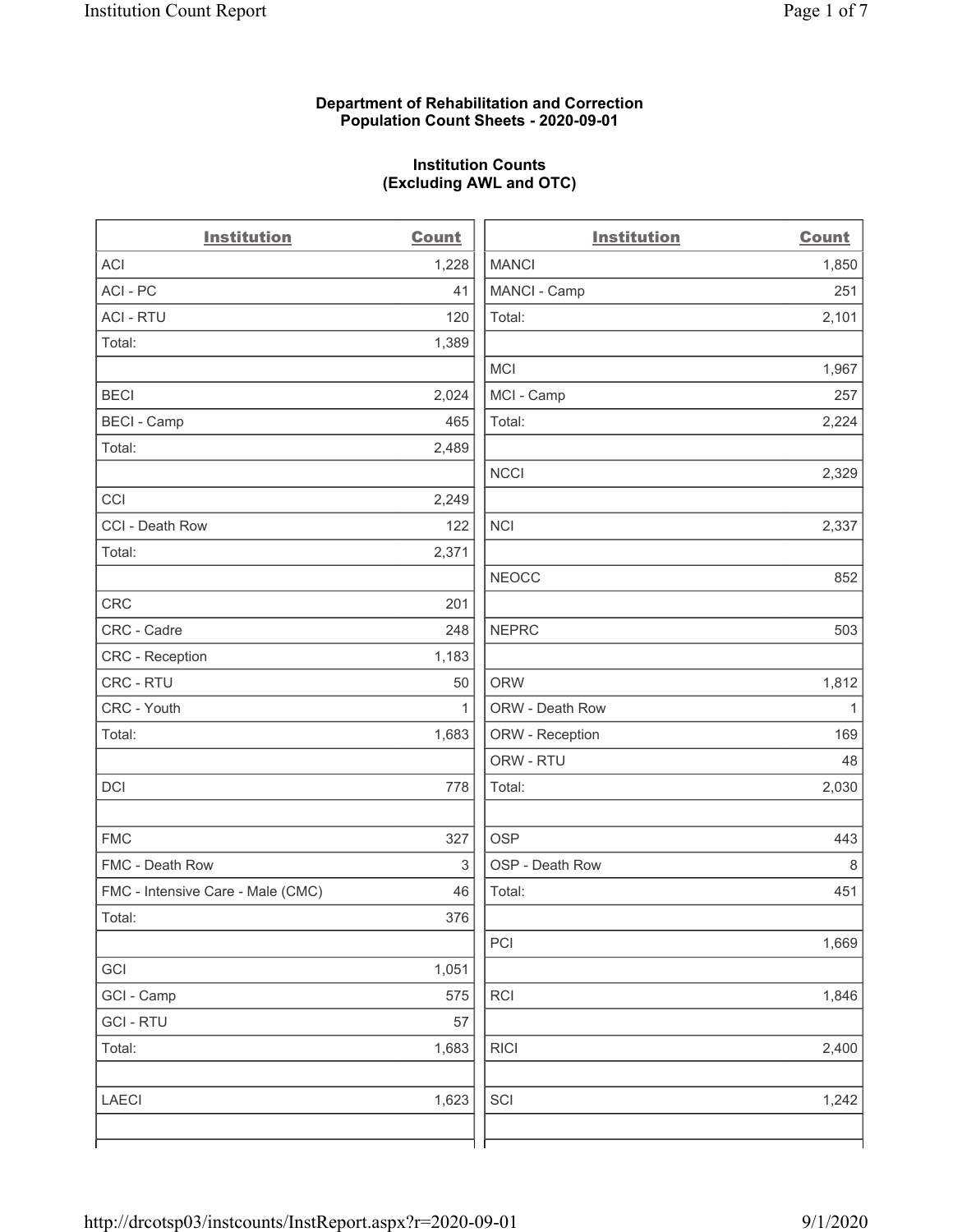| LECI                     | 1,808 | <b>SOCF</b>      | 1,237                              |
|--------------------------|-------|------------------|------------------------------------|
| LECI - Camp              | 168   | SOCF - RTU       | 2                                  |
| Total:                   | 1,976 | Total:           | 1,239                              |
|                          |       |                  |                                    |
| LOCI                     | 2,139 | <b>TCI</b>       | 946                                |
|                          |       | TCI - Camp       | 292                                |
| LORCI                    | 416   | Total:           | 1,238                              |
| <b>LORCI - Cadre</b>     | 164   |                  |                                    |
| <b>LORCI - Reception</b> | 838   | <b>TOCI</b>      | 718                                |
| Total:                   | 1,418 | <b>TOCI - PC</b> | 148                                |
|                          |       | Total:           | 866                                |
| <b>MACI</b>              | 939   |                  |                                    |
| MACI - Minimum           | 1,178 | <b>WCI</b>       | 1,193                              |
| Total:                   | 2,117 | <b>WCI-RTU</b>   | 32                                 |
|                          |       | Total:           | 1,225                              |
|                          |       |                  | <b>Total Population:</b><br>44,594 |

\* The Total Population includes 30 Offenders with Reason Codes 30 & 31. \*\* The Total Population includes 34 Offenders with Reason Code 0A.

# Male Population by Security Level (Include AWL and Exclude OTC)

| <b>Security Level</b>  |                   | <b>Body</b> | <b>AWL</b> | $(-OTC)$ | <b>Total</b> |
|------------------------|-------------------|-------------|------------|----------|--------------|
| <b>Total Level E</b>   |                   | 953         | 7          |          | 953          |
| Total Level 4          |                   | 1,467       | 5          | 5        | 1,467        |
| Total Level 3          |                   | 9,670       | 95         | 83       | 9,682        |
| Total Level 2          |                   | 15,114      | 104        | 78       | 15,140       |
| Total Level 1          |                   | 13,866      | 97         | 48       | 13,915       |
| <b>Total Death Row</b> |                   | 137         |            | 0        | 138          |
|                        | <b>Total Male</b> | 41,207      | 309        | 221      | 41,295       |

## Female Population by Institution (Include AWL and Exclude OTC)

| <b>Institution</b>     | <b>Body</b> | <b>AWL</b> | $(-OTC)$ | <b>Total</b> |
|------------------------|-------------|------------|----------|--------------|
| <b>DCI</b>             | 777         | 5          | 5        | 777          |
| <b>FMC</b>             | 5           |            |          | 5            |
| <b>NEPRC</b>           | 503         |            | 3        | 504          |
| <b>ORW</b>             | 1,812       | 19         | 14       | 1,817        |
| <b>ORW - Death Row</b> |             |            |          |              |
| ORW - Reception        | 169         | Δ          | ◠        | 171          |
|                        |             |            |          |              |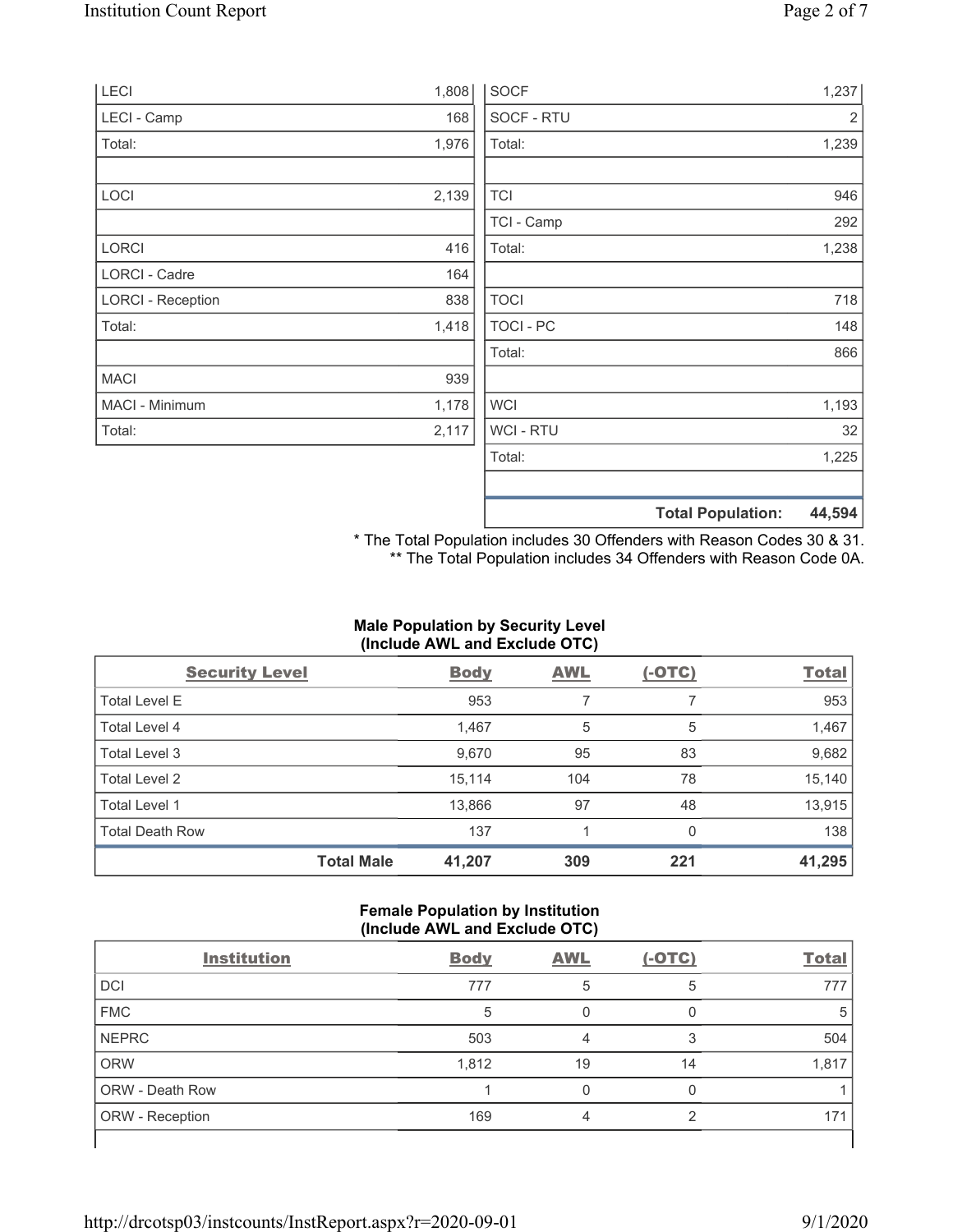| ORW - RTU |                          | 48     |     |     | 48 I   |
|-----------|--------------------------|--------|-----|-----|--------|
|           | <b>Total Female</b>      | 3,315  | 32  | 24  | 3,323  |
|           |                          |        |     |     |        |
|           | <b>Total Population:</b> | 44,522 | 341 | 245 | 44,618 |

## Male Population by Institution: Security Level 5 and E (Include AWL and Exclude OTC)

| <b>Institution</b>   | <b>Body</b>     | <b>AWL</b>          | $(-OTC)$            | <b>Total</b>   |
|----------------------|-----------------|---------------------|---------------------|----------------|
| ${\sf CRC}$          | $\overline{2}$  | 1                   | 1                   | $\overline{2}$ |
| CRC - Reception      | 1               | $\mathsf{O}\xspace$ | $\boldsymbol{0}$    | 1              |
| CRC - RTU            | 3               | $\mathbf 0$         | $\mathbf 0$         | $\sqrt{3}$     |
| <b>FMC</b>           | 1               | $\mathsf{O}\xspace$ | $\mathsf{O}\xspace$ | 1              |
| <b>LAECI</b>         |                 | $\mathbf 0$         | $\boldsymbol{0}$    | 1              |
| LECI                 | $\,6$           | 1                   | 1                   | $\,6\,$        |
| <b>MACI</b>          | 11              | 1                   | 1                   | 11             |
| <b>MANCI</b>         | 11              | $\boldsymbol{0}$    | 0                   | 11             |
| <b>NEOCC</b>         | 16              | $\mathsf{O}\xspace$ | $\boldsymbol{0}$    | 16             |
| OSP                  | 234             | $\overline{2}$      | $\overline{2}$      | 234            |
| RCI                  | $6\phantom{1}6$ | $\mathbf 0$         | $\boldsymbol{0}$    | 6              |
| <b>SOCF</b>          | 535             | $\overline{2}$      | $\overline{2}$      | 535            |
| <b>TOCI</b>          | 119             | $\mathbf 0$         | $\mathsf{O}\xspace$ | 119            |
| TOCI - PC            | $\overline{2}$  | $\mathsf{O}\xspace$ | $\boldsymbol{0}$    | $\overline{2}$ |
| <b>WCI</b>           | 1               | $\mathbf 0$         | $\mathbf 0$         | 1              |
| WCI - RTU            | $\overline{4}$  | $\mathsf{O}\xspace$ | $\mathbf 0$         | $\overline{4}$ |
| <b>Total Level 5</b> | 953             | $\overline{7}$      | 7                   | 953            |

## Male Population by Institution: Security Level 4 (Include AWL and Exclude OTC)

| <b>Institution</b>                | <b>Body</b>    | <b>AWL</b> | $(-OTC)$ | <b>Total</b> |
|-----------------------------------|----------------|------------|----------|--------------|
| ACI                               | 6              |            |          | 6            |
| CRC                               | 10             |            |          | 10           |
| CRC - Reception                   | $\overline{2}$ | 0          | $\Omega$ | 2            |
| CRC - RTU                         | 10             | U          | O        | 10           |
| <b>FMC</b>                        | $\mathcal{P}$  | O          | ∩        |              |
| FMC - Intensive Care - Male (CMC) | $\mathcal{P}$  |            |          | 2            |
| LOCI                              | 0              |            |          |              |
| <b>LORCI</b>                      | 8              | O          | $\Omega$ | 8            |
| <b>LORCI - Cadre</b>              |                | O          | ∩        |              |
| <b>MACI</b>                       | 15             | 0          |          | 15           |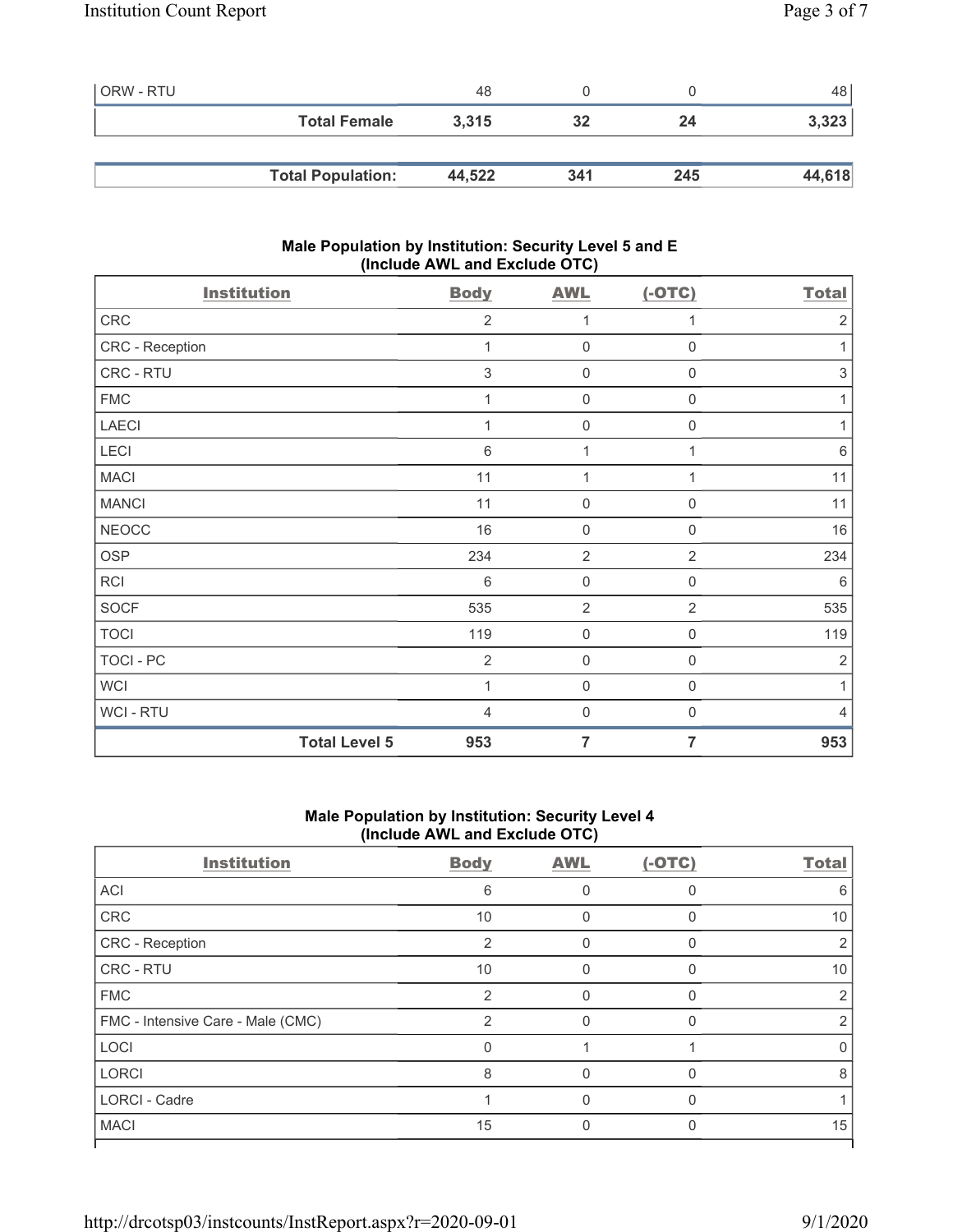| <b>OSP</b>  |                      | 183   |  | 183   |
|-------------|----------------------|-------|--|-------|
| <b>SOCF</b> |                      | 638   |  | 638   |
| SOCF - RTU  |                      |       |  |       |
| <b>TOCI</b> |                      | 572   |  | 572   |
| TOCI - PC   |                      | 10    |  | 10    |
| <b>WCI</b>  |                      |       |  |       |
| WCI - RTU   |                      |       |  | 5     |
|             | <b>Total Level 4</b> | 1,467 |  | 1,467 |

## Male Population by Institution: Security Level 3 (Include AWL and Exclude OTC)

| ,<br><b>Institution</b>           | <b>Body</b>    | ,<br><b>AWL</b>           | $(-OTC)$            | <b>Total</b>     |
|-----------------------------------|----------------|---------------------------|---------------------|------------------|
| <b>ACI</b>                        | 16             | $\mathbf 0$               | $\mathsf 0$         | 16               |
| ACI-PC                            | $\,6\,$        | $\mathbf 0$               | $\mathsf{O}\xspace$ | $\,6\,$          |
| <b>BECI</b>                       | 12             | $\mathbf 0$               | $\mathsf 0$         | 12               |
| CCI                               | 29             | $\mathbf 0$               | $\mathsf{O}\xspace$ | 29               |
| CRC                               | 88             | $\,8\,$                   | $\,8\,$             | 88               |
| CRC - Cadre                       | 14             | $\mathbf 0$               | $\mathsf 0$         | 14               |
| CRC - Reception                   | 771            | 10                        | $\,8\,$             | 773              |
| CRC - RTU                         | 37             | $\mathbf 0$               | $\mathsf 0$         | 37               |
| CRC - Youth                       | $\mathbf 1$    | $\mathbf 0$               | $\mathsf 0$         | $\mathbf{1}$     |
| <b>FMC</b>                        | 8              | $\mathbf 0$               | $\mathsf{O}\xspace$ | $\,8\,$          |
| FMC - Intensive Care - Male (CMC) | $\overline{2}$ | $\mathbf 0$               | $\mathsf{O}\xspace$ | $\sqrt{2}$       |
| GCI                               | $\mathsf g$    | $\mathbf 0$               | $\mathsf{O}\xspace$ | $\boldsymbol{9}$ |
| LAECI                             | 34             | 1                         | $\mathbf{1}$        | 34               |
| LECI                              | 1,380          | $\,6\,$                   | $\sqrt{5}$          | 1,381            |
| LOCI                              | 18             | $\mathbf 0$               | $\mathsf 0$         | $18$             |
| LORCI                             | 135            | 26                        | 26                  | 135              |
| LORCI - Cadre                     | 13             | $\mathbf 0$               | $\mathsf 0$         | 13               |
| <b>LORCI - Reception</b>          | 111            | $\sqrt{2}$                | $\mathbf{1}$        | 112              |
| <b>MACI</b>                       | 822            | $\mathbf{1}$              | $\mathbf 1$         | 822              |
| <b>MANCI</b>                      | 1,636          | 16                        | 14                  | 1,638            |
| MANCI - Camp                      | 1              | $\mathbf 0$               | $\mathsf{O}\xspace$ | 1                |
| MCI                               | 21             | $\mathbf 0$               | $\mathsf 0$         | 21               |
| <b>NCCI</b>                       | 31             | $\mathbf 0$               | $\mathsf 0$         | 31               |
| <b>NCI</b>                        | 22             | 1                         | $\mathbf{1}$        | 22               |
| <b>NEOCC</b>                      | 737            | $\ensuremath{\mathsf{3}}$ | $\mathbf{1}$        | 739              |
| <b>OSP</b>                        | $\overline{4}$ | $\mathsf{O}\xspace$       | $\mathsf{O}\xspace$ | $\overline{4}$   |
| PCI                               | 45             | 1                         | $\mathsf{O}\xspace$ | 46               |
| <b>RCI</b>                        | 1,485          | 8                         | $\overline{7}$      | 1,486            |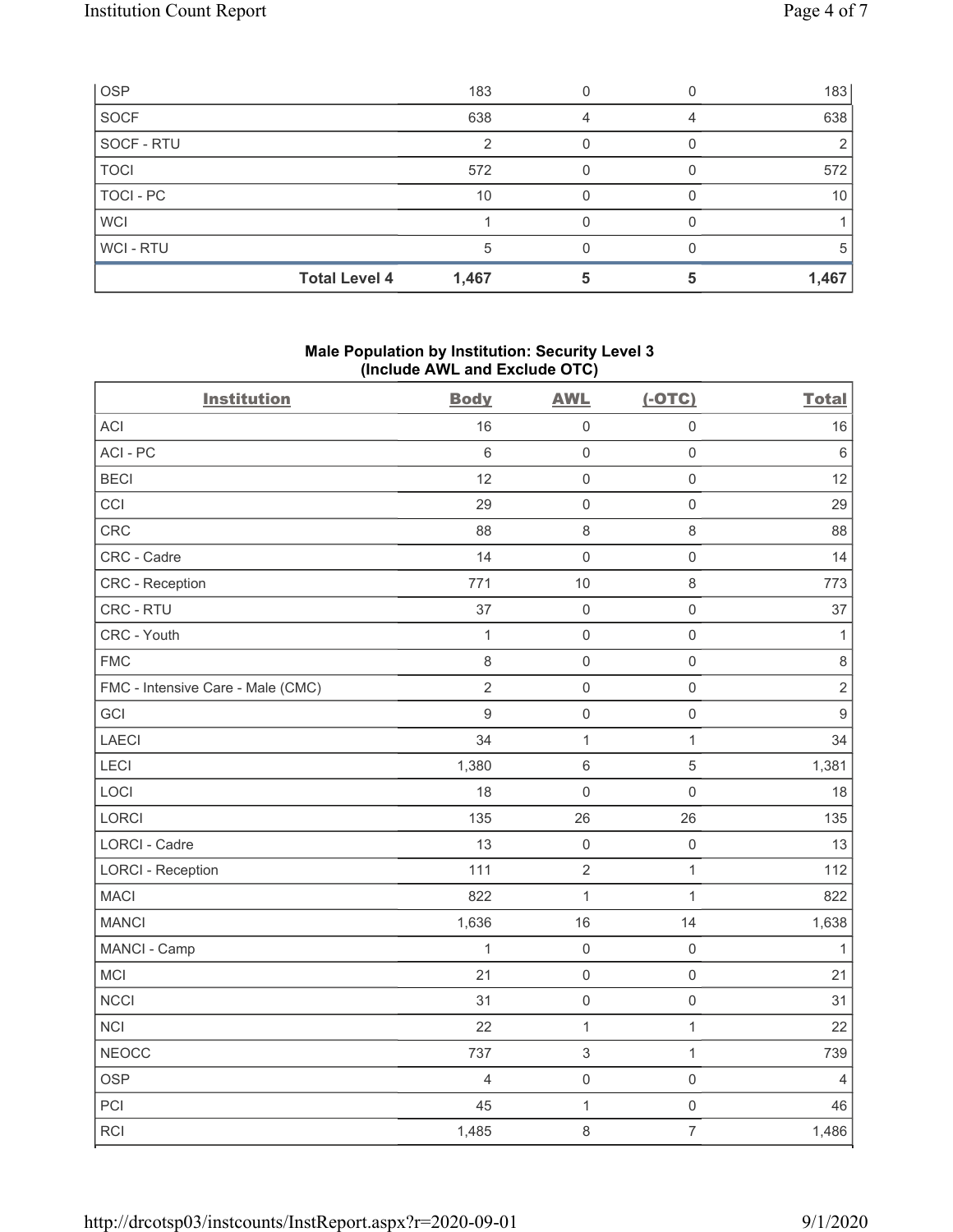| RICI        |                      | 34    | 0        | 0  | 34    |
|-------------|----------------------|-------|----------|----|-------|
| SCI         |                      | 26    | 0        | 0  | 26    |
| SOCF        |                      | 62    | 0        | 0  | 62    |
| <b>TCI</b>  |                      | 856   | 5        |    | 857   |
| TCI - Camp  |                      |       | 0        |    |       |
| <b>TOCI</b> |                      | 21    | $\Omega$ | 0  | 21    |
| TOCI - PC   |                      | 80    | 0        | 0  | 80    |
| <b>WCI</b>  |                      | 1,083 |          | 6  | 1,084 |
| WCI-RTU     |                      | 19    | 0        | 0  | 19    |
|             | <b>Total Level 3</b> | 9,670 | 95       | 83 | 9,682 |

## Male Population by Institution: Security Level 2 (Include AWL and Exclude OTC)

| <b>Institution</b>                | <b>Body</b>  | <b>AWL</b>          | $(-OTC)$            | <b>Total</b> |
|-----------------------------------|--------------|---------------------|---------------------|--------------|
| <b>ACI</b>                        | 664          | $\sqrt{3}$          | $\mathbf 1$         | 666          |
| ACI-PC                            | 24           | $\mathbf 0$         | $\mathsf{O}\xspace$ | 24           |
| <b>ACI - RTU</b>                  | 95           | $\mathbf 0$         | $\mathsf{O}\xspace$ | 95           |
| <b>BECI</b>                       | 1,319        | $\,6\,$             | 5                   | 1,320        |
| CCI                               | 1,688        | 10                  | $\overline{7}$      | 1,691        |
| CRC                               | 24           | $\mathbf{1}$        | $\mathsf{O}\xspace$ | 25           |
| CRC - Cadre                       | 228          | $\mathbf 0$         | $\mathsf{O}\xspace$ | 228          |
| CRC - Reception                   | 204          | $\overline{2}$      | $\overline{2}$      | 204          |
| DCI                               | $\mathbf{1}$ | $\mathsf{O}\xspace$ | $\mathsf{O}\xspace$ | $\mathbf{1}$ |
| <b>FMC</b>                        | 14           | $\mathbf 1$         | $\mathsf{O}\xspace$ | 15           |
| FMC - Intensive Care - Male (CMC) | 13           | $\mathsf{O}\xspace$ | $\mathsf{O}\xspace$ | 13           |
| GCI                               | 425          | $\sqrt{3}$          | $\overline{2}$      | 426          |
| GCI - Camp                        | $\mathbf{1}$ | $\mathsf{O}\xspace$ | $\mathsf{O}\xspace$ | $\mathbf{1}$ |
| <b>GCI-RTU</b>                    | 46           | $\mathbf 0$         | $\mathsf{O}\xspace$ | 46           |
| LAECI                             | 980          | 12                  | $\boldsymbol{9}$    | 983          |
| LECI                              | 414          | 5                   | $\sqrt{5}$          | 414          |
| LOCI                              | 1,197        | $\overline{7}$      | $\overline{7}$      | 1,197        |
| <b>LORCI</b>                      | 167          | $\,8\,$             | $\,8\,$             | 167          |
| <b>LORCI - Cadre</b>              | 138          | $\mathsf{O}\xspace$ | $\mathsf{O}\xspace$ | 138          |
| <b>LORCI - Reception</b>          | 315          | $\mathsf{O}\xspace$ | $\mathsf 0$         | 315          |
| <b>MACI</b>                       | 91           | $\overline{2}$      | $\overline{2}$      | 91           |
| <b>MANCI</b>                      | 190          | $\mathbf 0$         | $\mathsf 0$         | 190          |
| MCI                               | 1,350        | $\,6\,$             | $\sqrt{3}$          | 1,353        |
| MCI - Camp                        | $\mathbf{1}$ | $\mathsf{O}\xspace$ | $\mathsf 0$         | $\mathbf{1}$ |
| <b>NCCI</b>                       | 925          | 12                  | $\,8\,$             | 929          |
| <b>NCI</b>                        | 1,238        | $\overline{7}$      | $\overline{7}$      | 1,238        |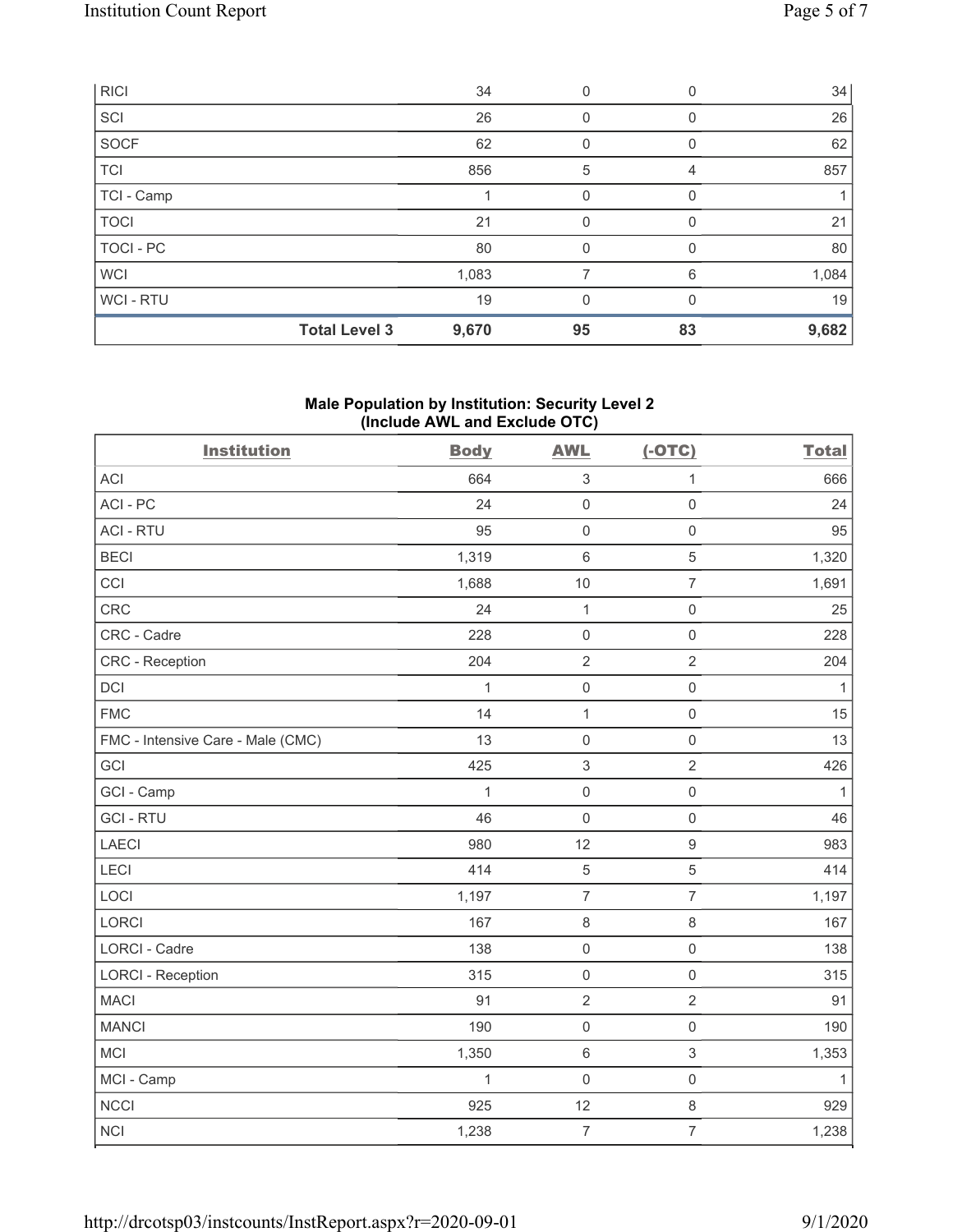|              | <b>Total Level 2</b> | 15,114 | 104      | 78           | 15,140 |
|--------------|----------------------|--------|----------|--------------|--------|
| WCI          |                      | 108    | 0        |              | 108    |
| TOCI - PC    |                      | 53     | $\Omega$ | <sup>0</sup> | 53     |
| <b>TOCI</b>  |                      | 6      | 0        | 0            | 6      |
| <b>TCI</b>   |                      | 64     | $\Omega$ | U            | 64     |
| <b>SOCF</b>  |                      |        | 0        | $\Omega$     |        |
| SCI          |                      | 799    | 3        | 3            | 799    |
| <b>RICI</b>  |                      | 1,155  | 9        | 6            | 1,158  |
| <b>RCI</b>   |                      | 355    |          |              | 355    |
| PCI          |                      | 722    | 5        |              | 726    |
| <b>NEOCC</b> |                      | 99     |          |              | 99     |

## Male Population by Institution: Security Level 1 (Include AWL and Exclude OTC)

| <b>Institution</b>                | <b>Body</b>    | <b>AWL</b>          | $(-OTC)$            | <b>Total</b> |
|-----------------------------------|----------------|---------------------|---------------------|--------------|
| <b>ACI</b>                        | 542            | 3                   | $\mathsf 0$         | 545          |
| ACI-PC                            | 11             | $\mathsf{O}\xspace$ | $\mathsf 0$         | 11           |
| <b>ACI - RTU</b>                  | 25             | $\mathbf 0$         | $\mathsf 0$         | 25           |
| <b>BECI</b>                       | 692            | $\overline{4}$      | $\,$ 3 $\,$         | 693          |
| <b>BECI - Camp</b>                | 464            | $\mathsf{O}\xspace$ | $\mathsf 0$         | 464          |
| CCI                               | 531            | $\overline{7}$      | $\mathbf{1}$        | 537          |
| CRC                               | 17             | $\mathsf{O}\xspace$ | $\mathsf{O}\xspace$ | 17           |
| CRC - Cadre                       | $6\,$          | $\mathbf 0$         | $\mathsf 0$         | $\,6\,$      |
| <b>CRC</b> - Reception            | 200            | $\,6\,$             | $\sqrt{5}$          | 201          |
| <b>FMC</b>                        | 297            | $\overline{7}$      | $\mathbf{1}$        | 303          |
| FMC - Intensive Care - Male (CMC) | 29             | $\mathsf{O}\xspace$ | $\mathsf 0$         | 29           |
| GCI                               | 617            | 5                   | $\mathsf 0$         | 622          |
| GCI - Camp                        | 574            | $\mathsf{O}\xspace$ | $\mathsf 0$         | 574          |
| <b>GCI-RTU</b>                    | 11             | $\mathbf 0$         | $\mathsf 0$         | 11           |
| <b>LAECI</b>                      | 608            | 5                   | $\overline{4}$      | 609          |
| LECI                              | $\overline{7}$ | $\,$ 3 $\,$         | $\overline{2}$      | $\,8\,$      |
| LECI - Camp                       | 168            | $\mathbf 0$         | $\mathbf 0$         | 168          |
| LOCI                              | 924            | $\overline{4}$      | $\mathbf{1}$        | 927          |
| <b>LORCI</b>                      | 106            | 12                  | 10                  | 108          |
| LORCI - Cadre                     | 12             | $\mathsf{O}\xspace$ | $\mathsf{O}\xspace$ | 12           |
| <b>LORCI - Reception</b>          | 412            | $\mathbf 0$         | $\mathsf 0$         | 412          |
| MACI - Minimum                    | 1,178          | $\,6\,$             | $\sqrt{5}$          | 1,179        |
| <b>MANCI</b>                      | 13             | $\mathbf 0$         | $\mathbf 0$         | 13           |
| MANCI - Camp                      | 250            | $\mathsf{O}\xspace$ | $\mathsf{O}\xspace$ | 250          |
| MCI                               | 596            | $\overline{4}$      | $\overline{2}$      | 598          |